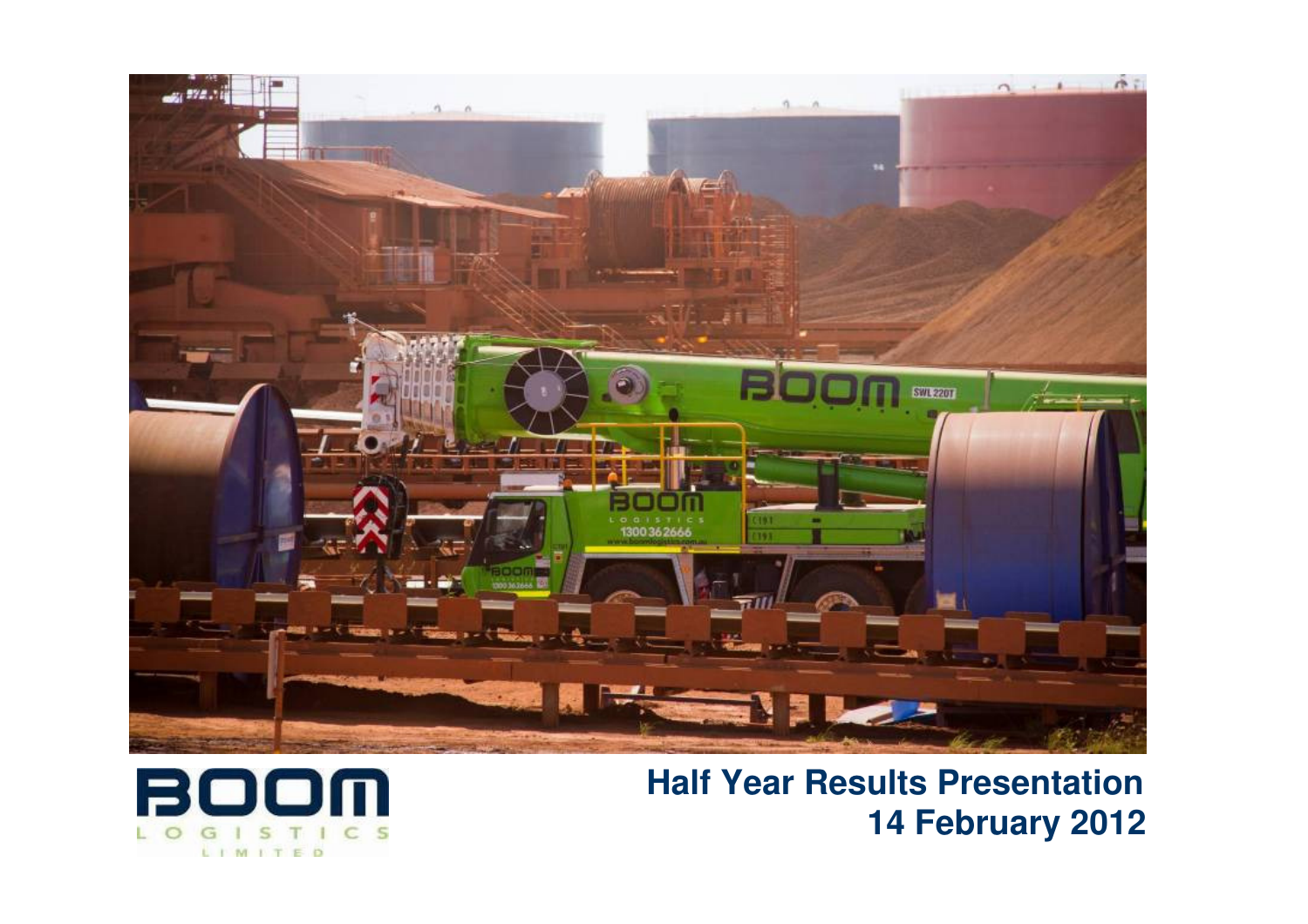# **Key Highlights**

M **1H12 \$8.0m reported profit after tax, up 186% or \$5.2m from \$2.8m in 1H11.** 

### **1H12 \$6.9m trading profit after tax, up 36% or \$1.8m from \$5.1m in 1H11.**

• Trading results exclude the \$3.0m profit on sale of Melbourne Tower Crane assets and \$1.5m of Boom Sherrin restructure costs (and associated tax effects). A reconciliation is set out at Appendix 1.

#### **Significant achievements in operating performance**

- 17% Crane Logistics revenue growth in NSW, QLD and North West WA.
- Successful tender for new business with BHPB Olympic Dam (\$100m revenue over 5 years), commencing 1 June 2012.
- Contract renewal and extension of services with Boom's largest customer, BHPB Mitsubishi Alliance ("BMA") for 3 years (c. \$35 million revenue p.a.).
- Continued growth in the mining and resources sector, which now contributes 58% of total Crane Logistics revenue.
- Boom Sherrin restructure executed on schedule at a lower than planned cost of \$1.5m. Annualised savings of c. \$6m anticipated to commence from early 2012.
- Melbourne Tower crane assets sold in October 2011 for proceeds of \$7.5m and a profit on sale of \$3.0m.

 **Successful completion of three year, \$150 million syndicated debt facility at lower cost of debt (1H12 cost of 9%, compared with 12% in 1H11 reflected in a \$1.9m cost reduction). The cost of debt in 2H12 is expected to be 8%.**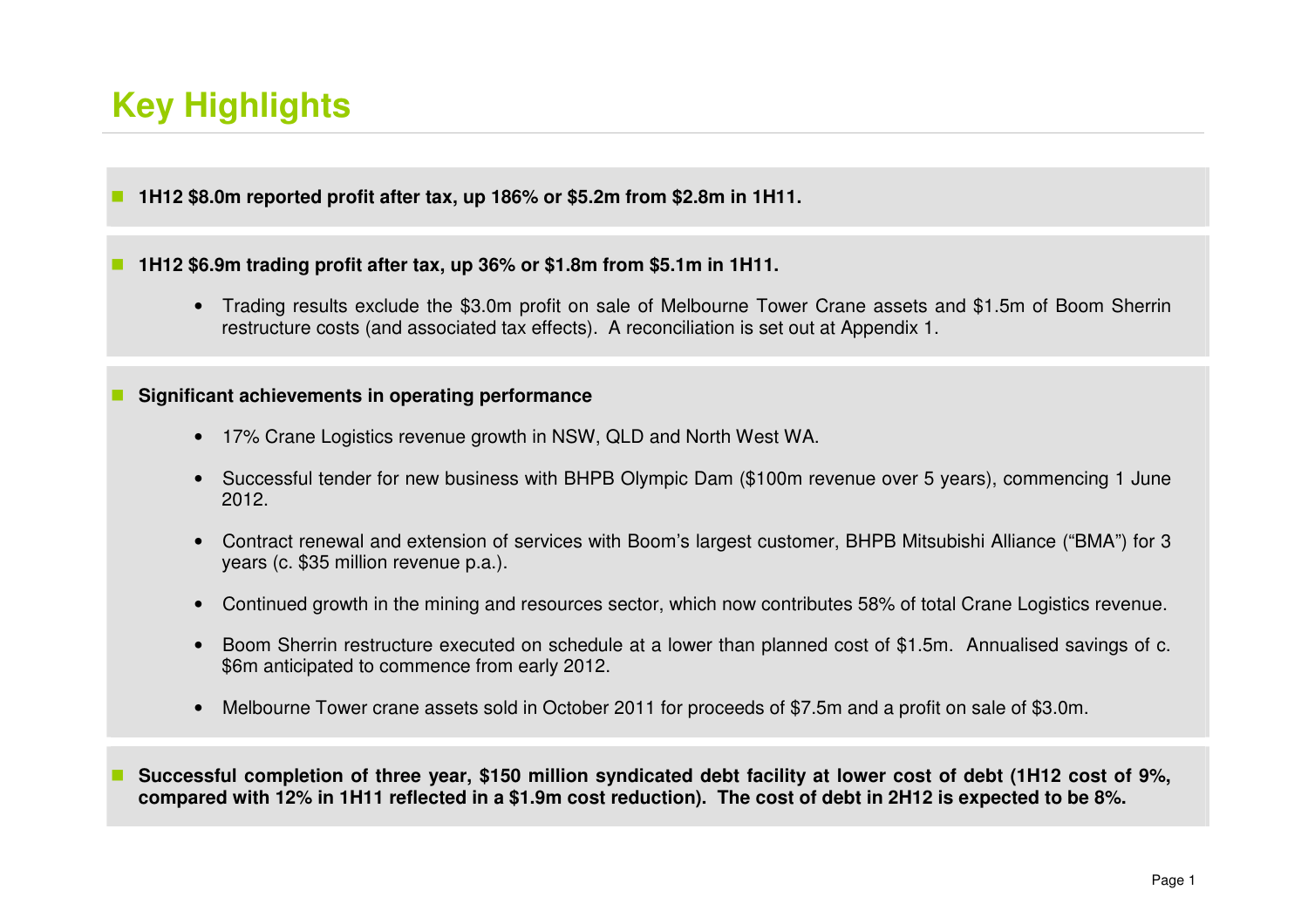## **1H12 Trading Results**

| \$m\$                               | <b>1H11</b> | 2H11  | <b>FY11</b> | 1H12  | 1H12<br>pcp |
|-------------------------------------|-------------|-------|-------------|-------|-------------|
| <b>Total Revenue</b>                | 171.0       | 169.4 | 340.4       | 175.7 | 3%          |
| <b>Trading EBITDA</b>               | 31.2        | 24.3  | 55.5        | 30.3  | (3%)        |
| <b>Trading EBITDA Margin</b>        | 18%         | 14%   | 16%         | 17%   |             |
| Trading EBIT <sup>12</sup>          | 14.9        | 8.3   | 23.2        | 15.9  | 7%          |
| <b>Trading EBIT Margin</b>          | 9%          | 5%    | 7%          | 9%    |             |
| <b>Trading Net Profit after Tax</b> | 5.1         | 0.3   | 5.4         | 6.9   | 36%         |

- 1. The 1H12 trading EBIT result excludes the \$3.0m profit on sale of the Melbourne Tower Crane assets in October 2011and \$1.5m of Boom Sherrin restructure costs.
- 2. The FY11 EBIT trading result excludes \$5.6m one-off restructure costs relating to the exit of James Equipment and GM Baden and other depot restructuring. Impairments of \$47.6m relating to goodwill (\$19.6m) and assets (\$28.0m)were also excluded from the trading EBIT result in FY11.
- 3. A reconciliation of the Statutory Reported result and the Trading result as reported in this presentation is set out at Appendix 1.

Revenue growth, has been driven by:

 strong customer volumes in the Bowen Basin, the Hunter Valley and North West WA;

#### offset by

- **a** reduction in Boom Sherrin revenue of \$3.2m; and
- - \$6.8m reduced revenue in 1H12 as a result of the discontinuing operations of Melbourne Mobile, James Equipment, GM Baden and Melbourne Tower.
- $\mathcal{L}_{\rm{max}}$  EBITDA reduction of 3% a result of:
	- reduced Tower Crane earnings as a result of its sale in October 2011, offset by the p.c.p. losses from James Equipment, GM Baden and Melbourne Mobile;
	- - WA margins impacted by FIFO, accommodation and infrastructure, with joint solutions being worked on with major clients; and
	- lower volumes from Boom Sherrin's non-core access equipment.
- a a NPAT growth through improved trading EBIT and reduced interest expense.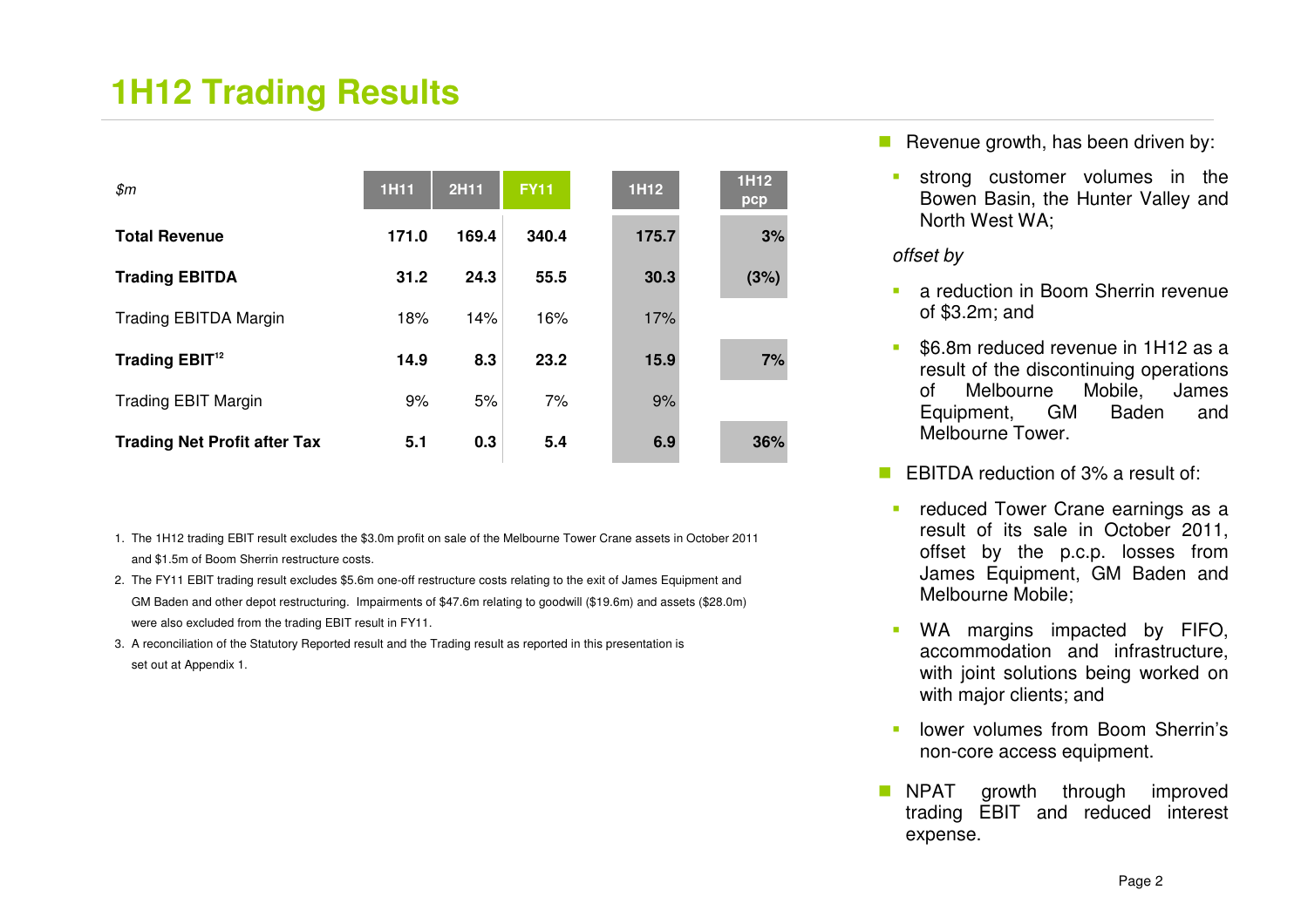## **1H12 Divisional Results**

| \$m                             | <b>1H11</b> | 2H11  | <b>FY11</b> | 1H12  | 1H12<br>pcp |
|---------------------------------|-------------|-------|-------------|-------|-------------|
| Revenue                         |             |       |             |       |             |
| Crane Logistics - Continuing    | 123.3       | 127.0 | 250.3       | 138.1 | 12%         |
| Melbourne Tower - Discontinued  | 6.5         | 5.7   | 12.2        | 3.5   | (46%)       |
| Melbourne Mobile - Discontinued | 1.1         | 0.0   | 1.1         | 0.0   | $(100\%)$   |
| Crane Logistics - Total         | 130.9       | 132.7 | 263.6       | 141.6 | 8%          |
| <b>Boom Sherrin</b>             | 36.9        | 35.6  | 72.5        | 33.7  | (9%)        |
| James Group - Discontinued      | 2.6         | 0.8   | 3.4         | 0.0   | $(100\%)$   |
| <b>Operating Revenue</b>        | 170.4       | 169.1 | 339.6       | 175.4 | 3%          |
| National Office <sup>1</sup>    | 0.6         | 0.3   | 0.9         | 0.3   | (40%)       |
| <b>Total Revenue</b>            | 171.0       | 169.4 | 340.4       | 175.7 | 3%          |
| Trading EBIT <sup>23</sup>      |             |       |             |       |             |
| Crane Logistics - Continuing    | 19.4        | 11.6  | 30.9        | 18.9  | (2%)        |
| Melbourne Tower - Discontinued  | 0.7         | 0.6   | 1.3         | 0.1   | (86%)       |
| Melbourne Mobile - Discontinued | (0.2)       | 0.0   | (0.2)       | 0.0   | 100%        |
| Crane Logistics - Total         | 19.9        | 12.2  | 32.0        | 19.0  | (4%)        |
| Boom Sherrin                    | 3.5         | 3.7   | 7.2         | 3.5   | 2%          |
| James Group - Discontinued      | (1.0)       | (0.7) | (1.7)       | 0.0   | 100%        |
| <b>National Office</b>          | (7.4)       | (6.8) | (14.3)      | (6.6) | 11%         |
| <b>Total Trading EBIT</b>       | 14.9        | 8.3   | 23.2        | 15.9  | 7%          |

1. National Office includes foreign exchange gains / losses, profit / loss on sale of fixed assets and interest income.

- 2. The 1H12 trading EBIT result excludes the \$3.0m profit on sale of the Melbourne Tower Crane assets in October 2011and \$1.5m of Boom Sherrin restructure costs.
- 3. The FY11 EBIT trading result excludes \$5.6m one-off restructure costs relating to the exit of James Equipment and GM Baden and other depot restructuring. Impairments of \$47.6m relating to goodwill (\$19.6m) and assets (\$28.0m)were also excluded from the trading EBIT result in FY11.
- Crane Logistics continuing operations generated an average national 12% revenue growth driven by QLD, NSW and North West WA, all with 17% growth.
- Boom Sherrin revenue reduction is a result of the access equipment business which has been flagged for no further investment and will be run to generate cash from the remaining asset base.
- The continuing Crane Logistics businesses<br>experienced grouth in Wet Hire and Transport experienced growth in Wet Hire and Transport operations, offset by a reduction in Dry Hire activity and an increase in depreciation from recent investment.
- **Boom Sherrin has been maintained in line with**<br>Boom with the reduction in access equipment p.c.p., with the reduction in access equipment volumes being offset by depreciation savings following FY11 asset write downs.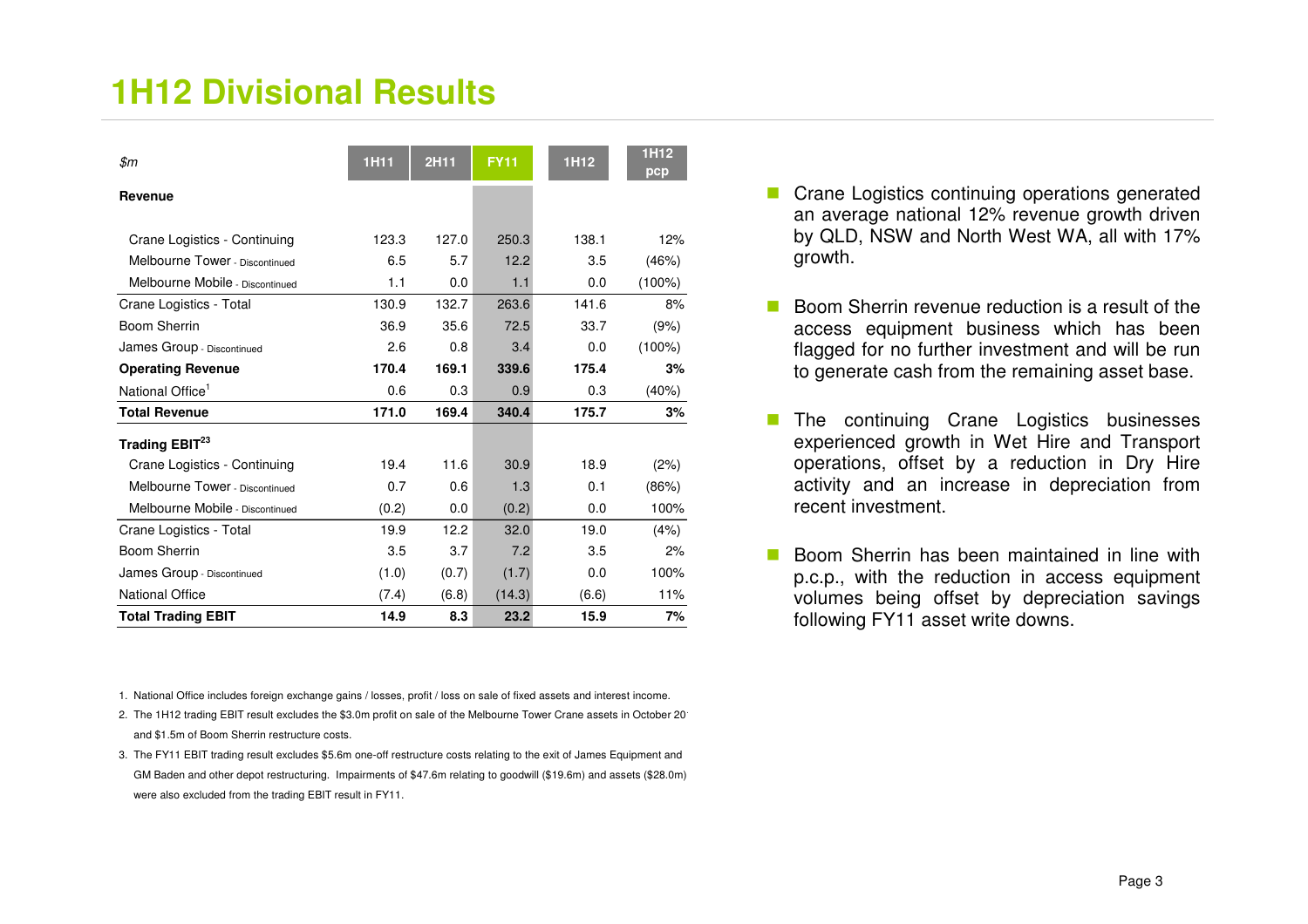## **Crane Logistics – Continued growth in core markets**

 $\Box$ **Continued strategic focus on the resources, energy, utilities and infrastructure sectors.** 



### **REVENUE CONTRIBUTION BY MARKET SECTOR**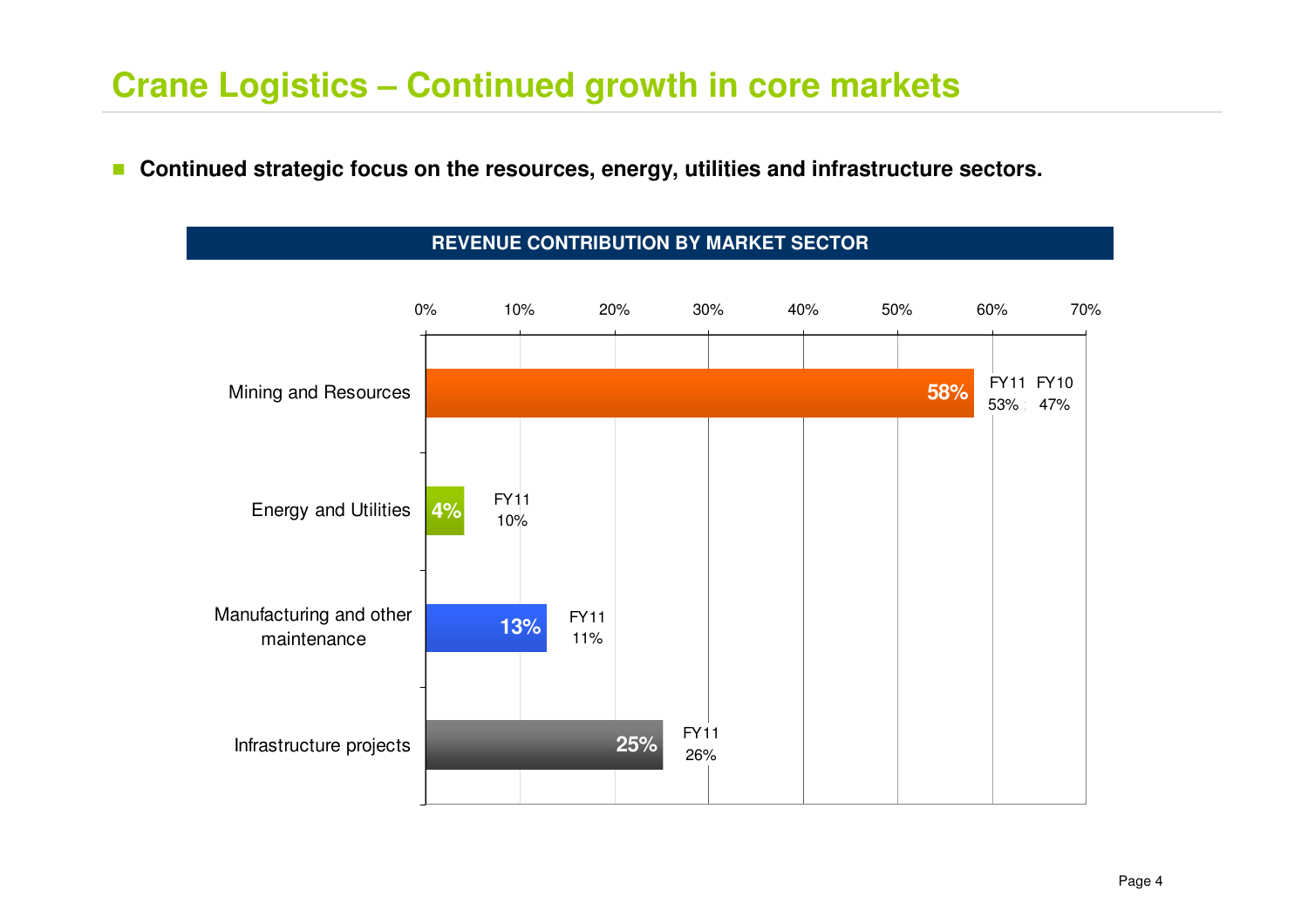### **Olympic Dam background**

- Olympic Dam is a mining and mineral processing operation located 564km north of Adelaide, South Australia.
- In October 2011, BHPB announced approval for US\$1.2 billion in pre-commitment capital for the first phase of the Olympic Dam project.
- T. The Olympic Dam Project has the potential to create one of the world's largest open pit mines with the capability to increase copper production from around 180,000 tonnes per annum to 750,000 tonnes per annum.

### **BHP Billiton Olympic Dam Contract**

- In February 2012 following a competitive tender process, Boom secured a five year contract to supply crane services to BHP Billiton's Olympic Dam maintenance operation.
- k. Boom's revenue from this new contract is expected to be approximately \$100 million over the next five years, with initial capital investment of \$20 million.
- $\overline{\mathbb{R}^n}$  The mobile Crane Services contract involves Boom establishing a purpose built maintenance facility in Roxby Downs, including a contract management team and dedicated cranes and labour to deliver all crane related maintenance works.
- Revenue associated with Boom's Olympic Dam maintenance contract does not include any future activity from potential involvement with Olympic Dam expansion plans.
- The contract is scheduled to commence on 1 June 2012.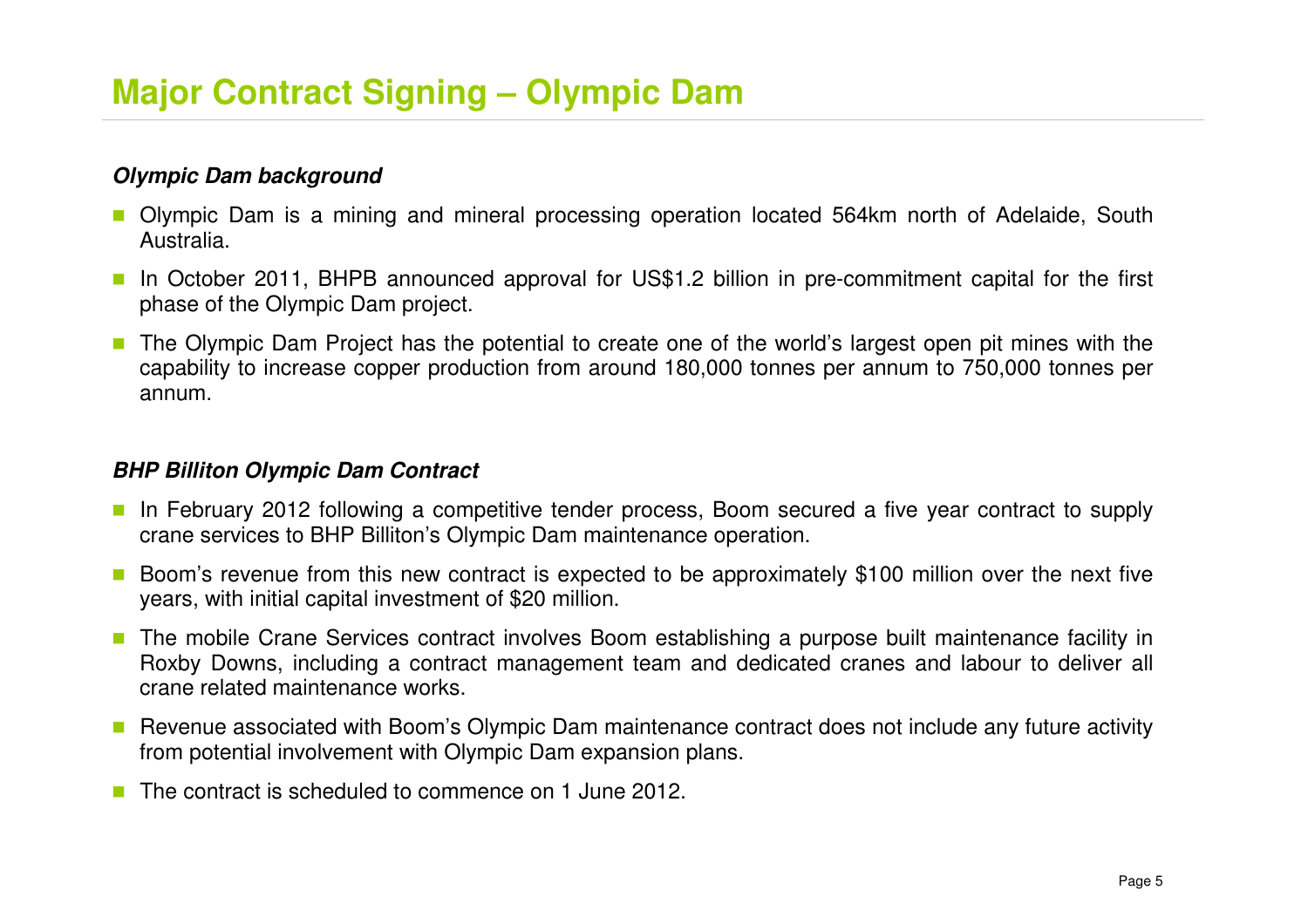# **Major Contract Signings**

■ Recent new and renewed major contracts have a total revenue value of c. \$68m per annum.

| <b>BHP OLYMPIC DAM</b> | Roxby Downs, South Australia<br>5 years<br>c. \$20 million p.a.<br>$\bullet$<br>New business<br>$\bullet$                                                                                        |
|------------------------|--------------------------------------------------------------------------------------------------------------------------------------------------------------------------------------------------|
| <b>BMA</b>             | Bowen Basin, Central Queensland<br>$\bullet$<br>3 years (plus 1, plus 1)<br>c. $$35$ million p.a.<br>$\bullet$<br>Contract renewal and extension of services<br>$\bullet$                        |
| <b>ALCOA</b>           | South West, Western Australia<br>$\bullet$<br>2 years<br>c. \$9 million p.a.<br>$\bullet$<br>Contract renewal<br>$\bullet$                                                                       |
| <b>GORGON</b>          | Barrow Island, North West, Western Australia<br>$\bullet$<br>$1 - 3$ years<br>c. \$4.0 million p.a.<br>$\bullet$<br>Extension of services (Crawler and Mobile cranes and Transport)<br>$\bullet$ |

■ There are currently c. \$450m of new tender opportunities in the pipeline, through to FY14.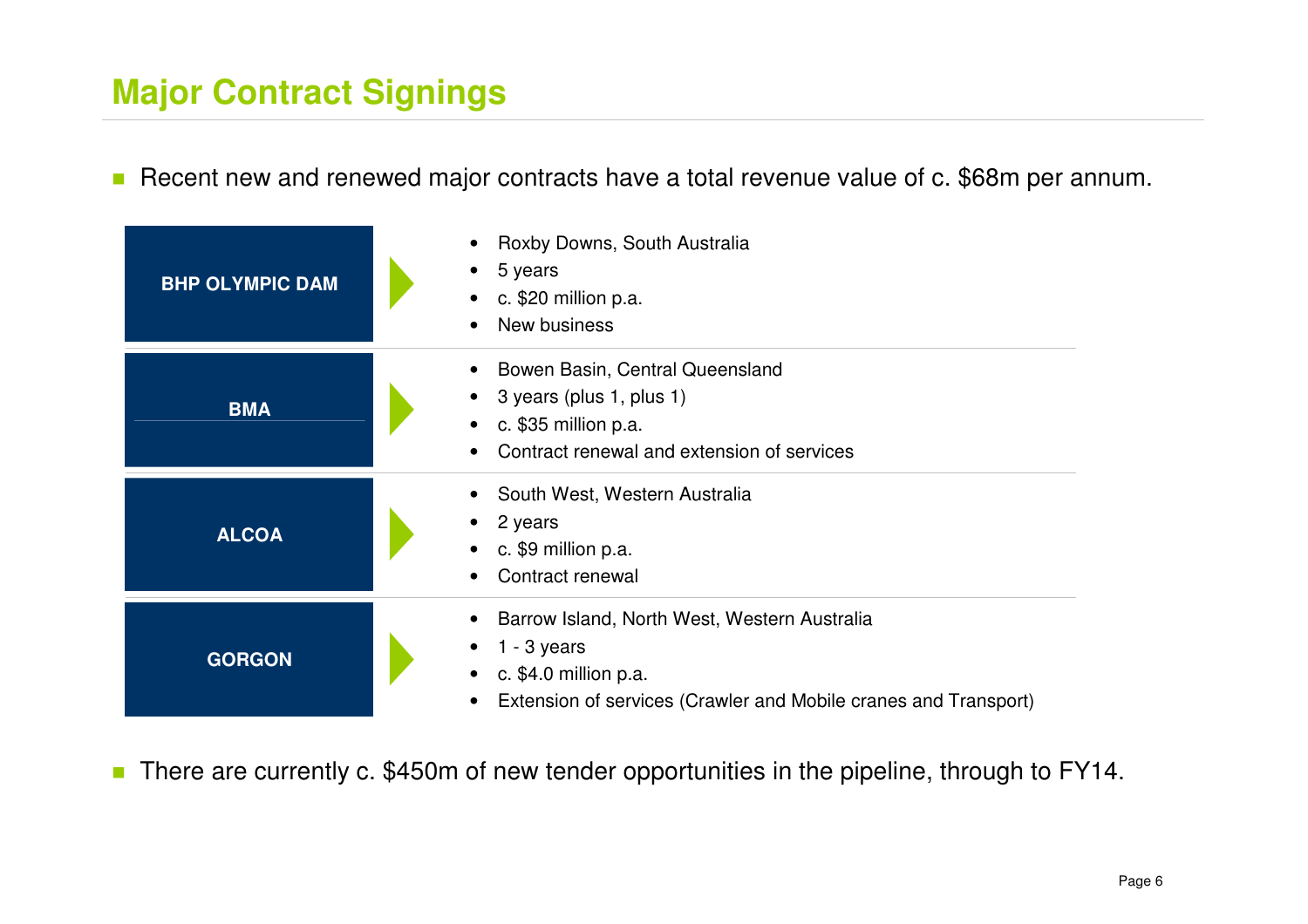### **Balance Sheet (Statutory)**

| \$m                                     | 30 June<br>2011 | 31 December<br>2011 | <b>M</b> vmt |
|-----------------------------------------|-----------------|---------------------|--------------|
| Cash                                    | 9.1             | 10.1                | 1.0          |
| <b>Trade Receivables</b>                | 57.8            | 54.4                | (3.3)        |
| Income Tax Receivable                   | 8.0             | 8.0                 | 0.0          |
| Inventories                             | 1.4             | 0.5                 | (0.9)        |
| <b>Assets Held For Sale</b>             | 5.0             | 4.9                 | (0.1)        |
| Plant & Equipment                       | 322.6           | 329.3               | 6.6          |
| Intangibles                             | 72.2            | 72.9                | 0.7          |
| Prepayments and Other Current Assets    | 4.2             | 4.8                 | 0.6          |
| <b>Total Assets</b>                     | 480.3           | 485.0               | 4.7          |
| Payables                                | 26.1            | 24.9                | (1.3)        |
| <b>Borrowings</b>                       | 126.7           | 123.8               | (2.9)        |
| Provisions                              | 14.2            | 13.5                | (0.7)        |
| Other current & non-current liabilities | 15.9            | 18.2                | 2.4          |
| <b>Total Liabilities</b>                | 182.9           | 180.4               | (2.5)        |
| <b>Net Assets</b>                       | 297.4           | 304.7               | 7.2          |

- $\mathbb{R}^3$  Net Debt / Equity of 37% (39% at June 2011)
- $\mathcal{L}(\mathcal{A})$  Borrowings comprise \$99m of syndicated debt (\$150m facility limit), \$25m of finance leases
- $\mathbb{R}^3$  Improvement in working capital position through improved debt collection and debtors days outstanding
- Capital additions of \$29.0m comprising:
	- o \$28.1m plant & equipment additions; and
	- o \$0.9m software development costs for Boom's new payroll and general ledger systems (classified as an intangible asset)
- As at 31 December 2011:
	- o Net Tangible Assets per share of \$0.49
	- o Net Assets per share of \$0.65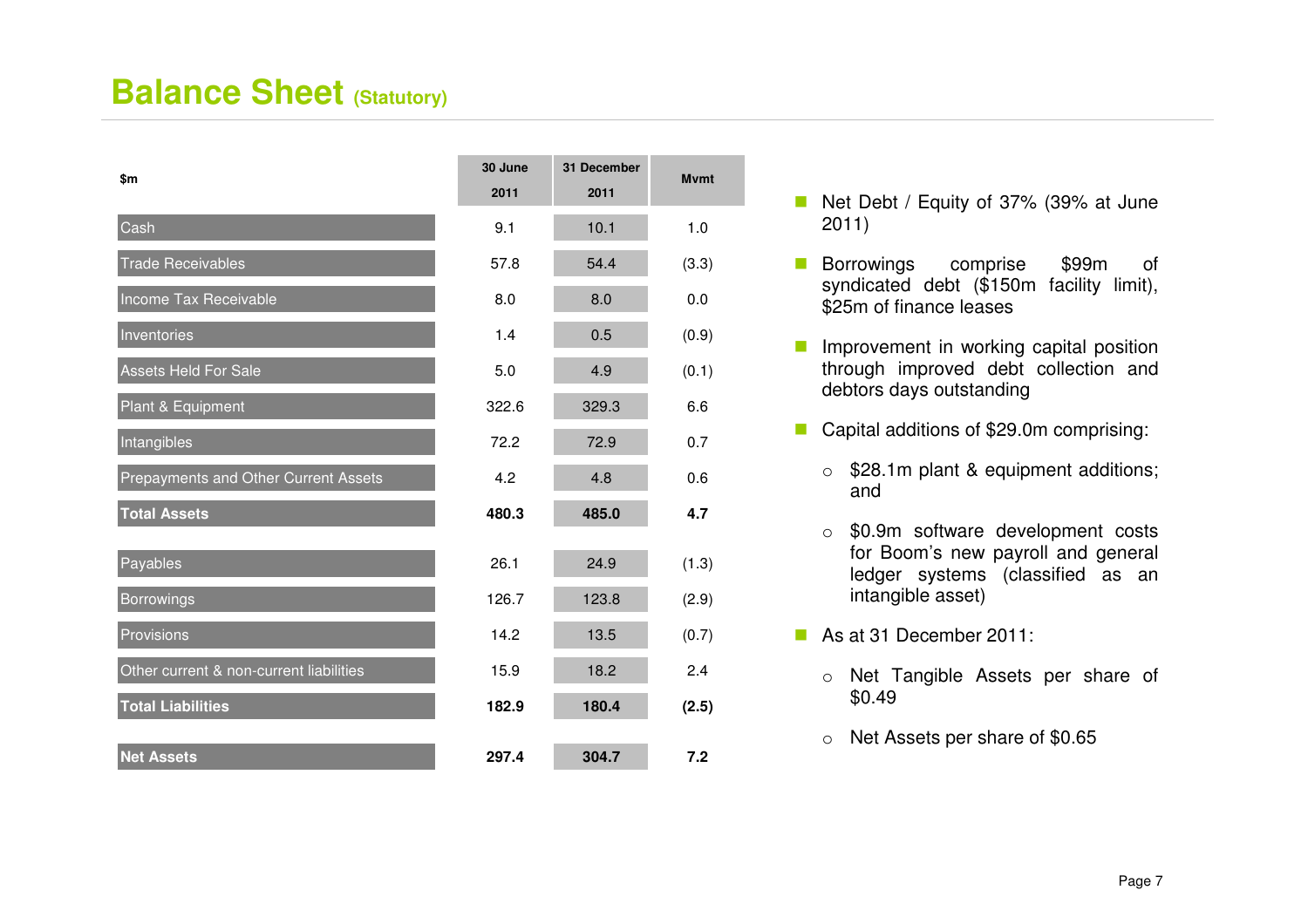### **Debt Facilities**

- \$150 million, 3 year revolving facility finalised.
- ■Cost of debt has reduced to 9% in 1H12 (down from 12% in 1H11). The cost of debt in 2H12 is expected to be 8%.
- ■Gearing (Net Debt / Equity) has reduced to 37% (down from 39% at June 2011).
- ■Increase in overall facility size (previous facility had amortised down to \$105 million at June 2011).
- ■Finance leases continue to amortise, with final expiry in March 2013.
- \$29 million capital expenditure in 1H12, with an overall debt reduction of \$3 million down to \$124 million.

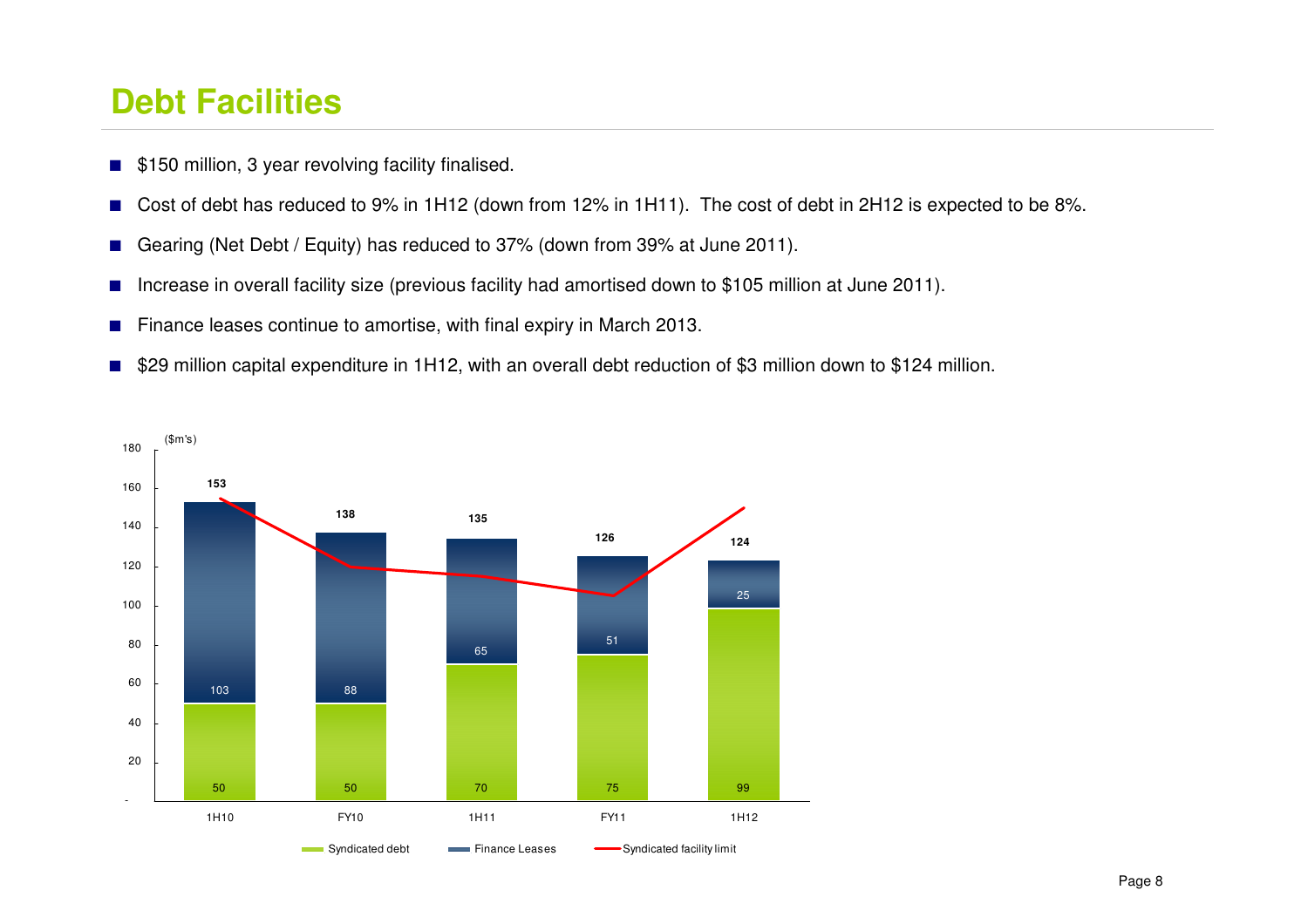## **Cash Flow (Statutory)**

|                                               | 1H11   | 1H12   | Mvmt  |
|-----------------------------------------------|--------|--------|-------|
| Net receipts / (payments)                     | 27.2   | 27.6   | 0.4   |
| Net interest received / (paid)                | (7.6)  | (5.4)  | 2.2   |
| Income tax received / (paid)                  | (1.0)  | 0.0    | 1.0   |
| Net Cash provided from operating activities   | 18.6   | 22.2   | 3.6   |
| Purchase of plant and equipment               | (21.1) | (29.0) | (7.8) |
| Proceeds from the sale of plant and equipment | 2.7    | 11.2   | 8.5   |
| Net Cash used in investing activities         | (18.4) | (17.8) | 0.6   |
| Net repayments of borrowings                  | (0.8)  | (3.4)  | (2.6) |
| Payment of dividends                          | 0.0    | 0.0    | 0.0   |
| Cash used in financing activities             | (0.8)  | (3.4)  | (2.6) |
| Net increase / (decrease) in cash             | (0.6)  | 1.0    | 1.7   |
| <b>Closing cash</b>                           | 9.5    | 10.1   | 0.6   |

**Free cash flow of \$4.4m,**<br>including \$20m of conital including \$29m of capital expenditure.

**Mvmt**

- $\mathbb{R}^3$  Debt reduction through scheduled amortisation of finance leases and syndicated debt paydown.
- × Reduced interest expense a result of the more favourable terms of the new syndicated debt facility.
- **Proceeds from the sale of plant**<br> **Proceeds from the sale of 7 Fm** in and equipment includes \$7.5m in respect of the sale of the Tower Crane assets in October 2011.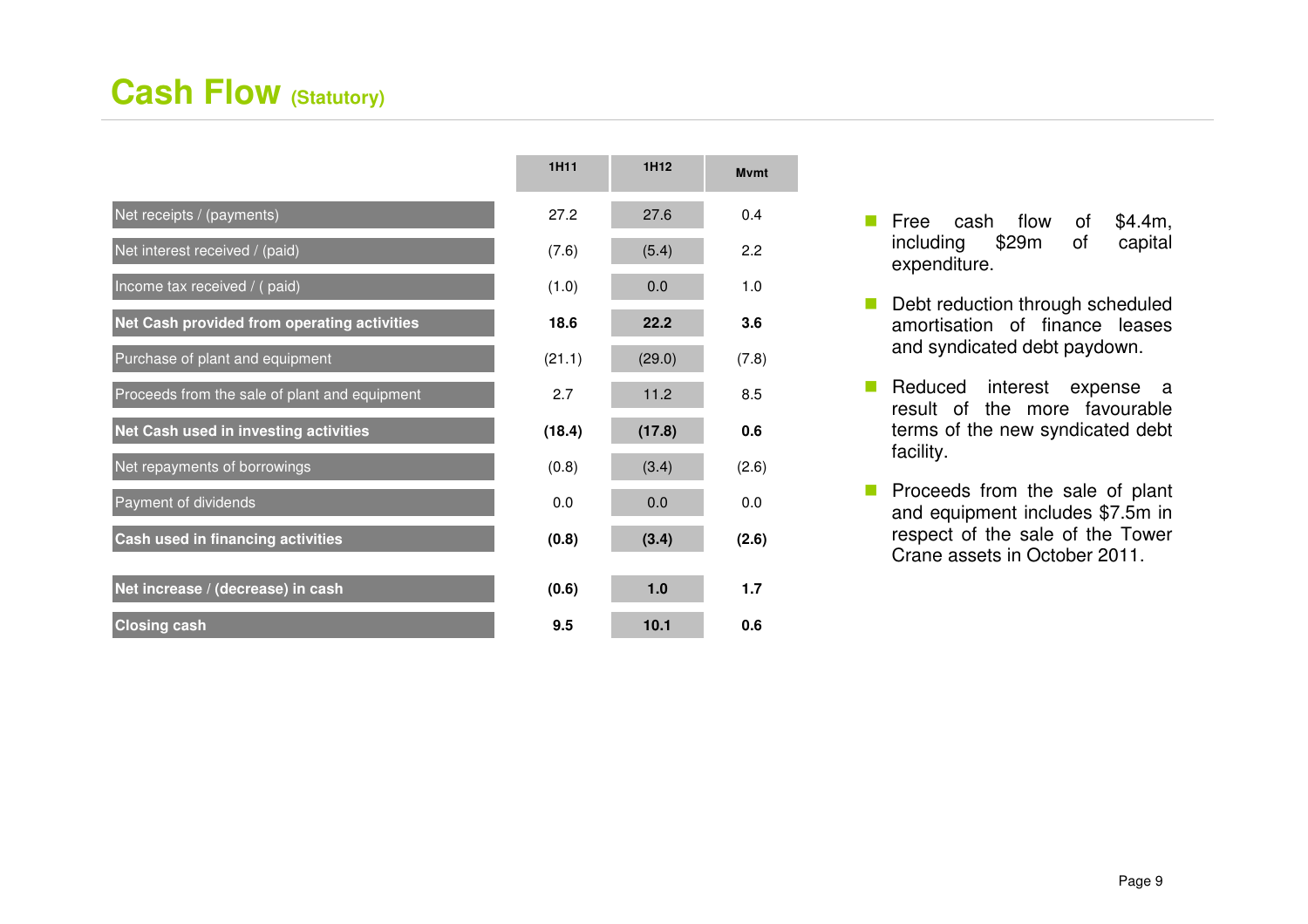# **Outlook**

#### **Execution of the Boom strategy is on track**

- Continued market focus on the resources, energy, utilities and infrastructure sectors. Revenue from mining and resources customers is 58% of Crane Logistics revenue in 1H12, up from 53% in FY11 (47% in FY10).
- Significant market entry into South Australia with the BHPB Olympic Dam contract win providing ongoing maintenance revenues and a springboard to substantial project activity.
- Successful restructure of Boom Sherrin and sale of non-core Tower Crane assets.

#### **Factors influencing 2H12**

- In 1H12, \$29 million of capital expenditure has been invested, with a further \$24 million planned for the second half. This is lower than original expectations as some capital expenditure has been delayed due to the specific equipment requirements of the planned BHPB Olympic Dam investment and this will impact operating efficiencies in the second half.
- Depot and accommodation infrastructure is being established in Newman, WA with costs being incurred ahead of revenue generation.
- Fly in/fly out labour expenses and rising accommodation costs continue to impact the North West WA operating margins. Management are working with major customers on joint solutions.
- Continuing softness in metropolitan markets, reflecting the two speed economy and limited infrastructure investment.
- BMA has been at lower than planned production levels, impacting the volume of work in 1H12. Potential industrial action at BMA in 2H12 may also impact Boom's activity with this customer.

#### **Boom Group**

- EBIT of c. \$35 million for FY12.
- ROCE<sup>1</sup> to increase to c. 10% at 30 June 2012, up from 6% as at 30 June 2011.

#### **Crane Logistics**

- EBIT of c. \$42 million (including \$3.0m profit on sale of Tower Crane assets) with deferment of some capital expenditure to match Olympic Dam contract timing. Planned capital expenditure for the year of \$45 million.
- ROCE to be c. 15% at 30 June 2012.

#### **Boom Sherrin**

- EBIT of \$7 million.
- ROCE to be c. 8%.
- Capital expenditure of \$5 million.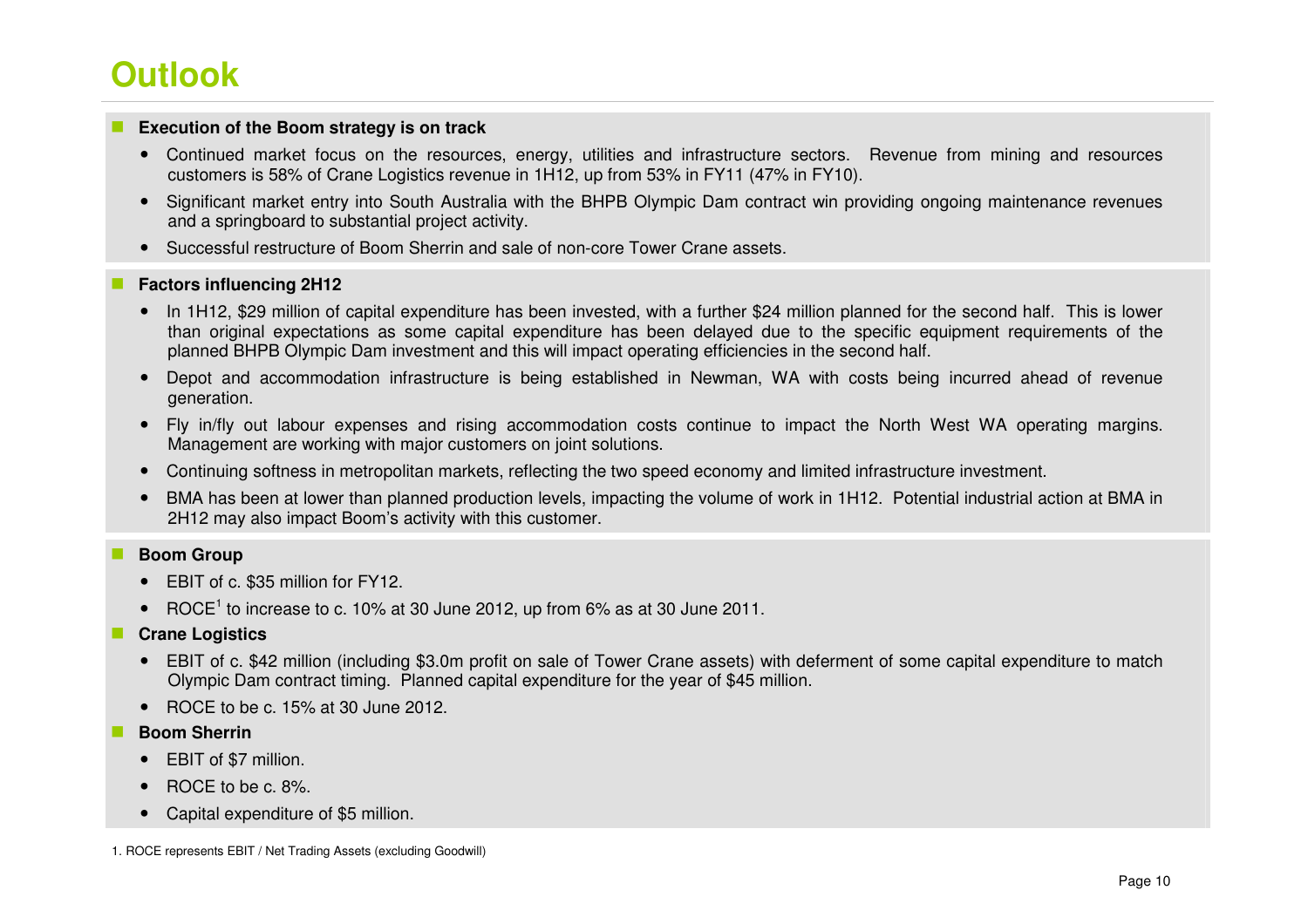# **Appendix 1: Trading Result Reconciliation**

The table below sets out a reconciliation of the Reported vs Trading result for 1H12.

| \$m                                      | <b>EBIT</b> | <b>NPAT</b> |
|------------------------------------------|-------------|-------------|
| <b>Trading Result</b>                    | 15.9        | 6.9         |
| <b>Boom Sherrin restructure costs</b>    | (1.5)       | (1.0)       |
| Profit on sale of Melbourne Tower assets | 3.0         | 2.1         |
| <b>Statutory Result</b>                  | 17.4        | 8.0         |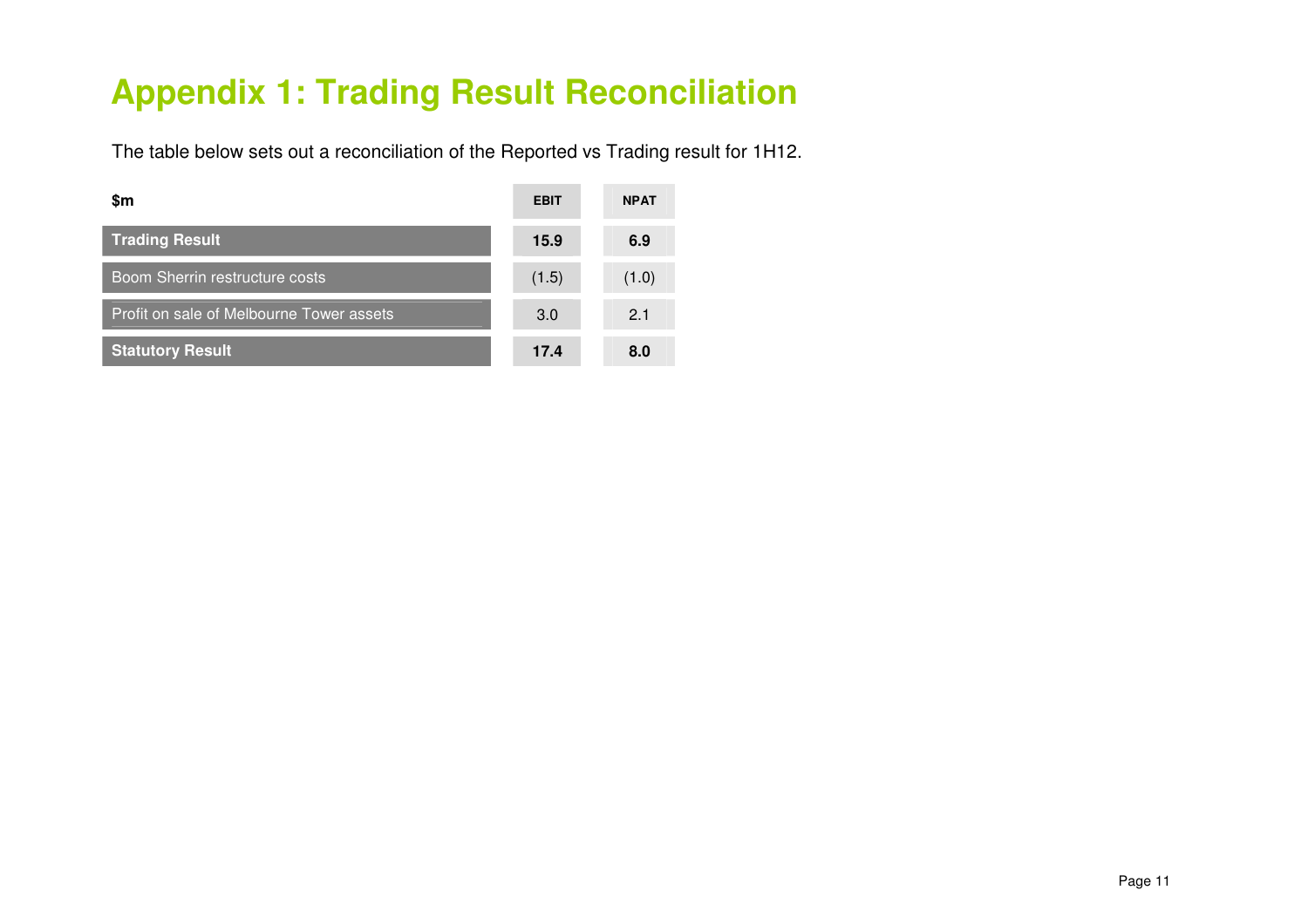### **Disclaimer**

### **Future performance and forward looking statements**

This presentation contains certain "forward-looking statements". The words "anticipate", "believe", "expect", "project", "predict", "forecast", "estimate", "likely", "intend", "should", "could", "may", "target", "plan" and other similar expressions are intended to identify forward-looking statements. Indications of, and guidance on, future earnings and financial position and performance are also forward-looking statements. Such forward-looking statements, opinions and estimates provided in this presentation are based on assumptions and contingencies which are subject to change without notice, as are statements about market and industry trends, which are based on interpretations of current market conditions. Forward-looking statements, opinions and estimates are not guarantees of future performance and involve known and unknown risks, uncertainties and other factors, many of which are beyond the control of Boom that may cause actual results to differ materially from those expressed or implied in such statements. There can be no assurance that actual outcomes will not differ materially from these statements and neither Boom nor any of its directors, employees, servants, advisers or agents assume any obligation to update such information.

Forward-looking statements including projections, guidance on future earnings and estimates are provided as a general guide only and should not be relied upon as an indication or guarantee of future performance.